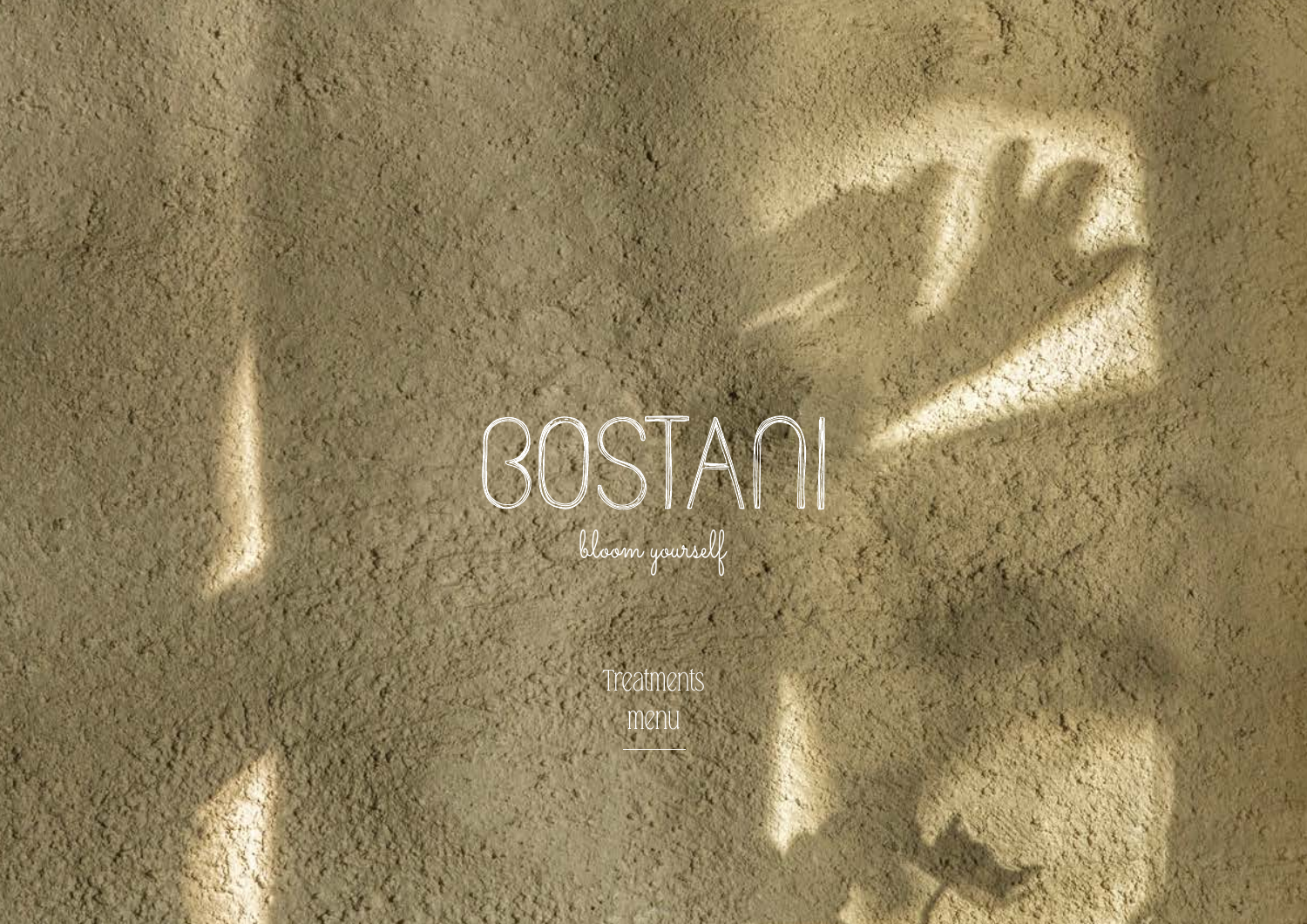At Verina Astra's Bostani garden you will find aromatic herbs and plants that have been used for centuries on the island to create remedies, and organically grown vegetables and fruit that provide a healthy source of life for our body.

Sifnos flora and the Bostani garden at Verina Astra have inspired most of our spa treatments. We've partnered up with ELEMIS, the No1 British Skincare Brand, to create an outstanding menu of treatments that will leave you feeling totally reinvigorated.

Let the aromas and the healing power of Sifnos nature embrace you and nourish your body and soul.

Explore the Bostani therapies & treatments





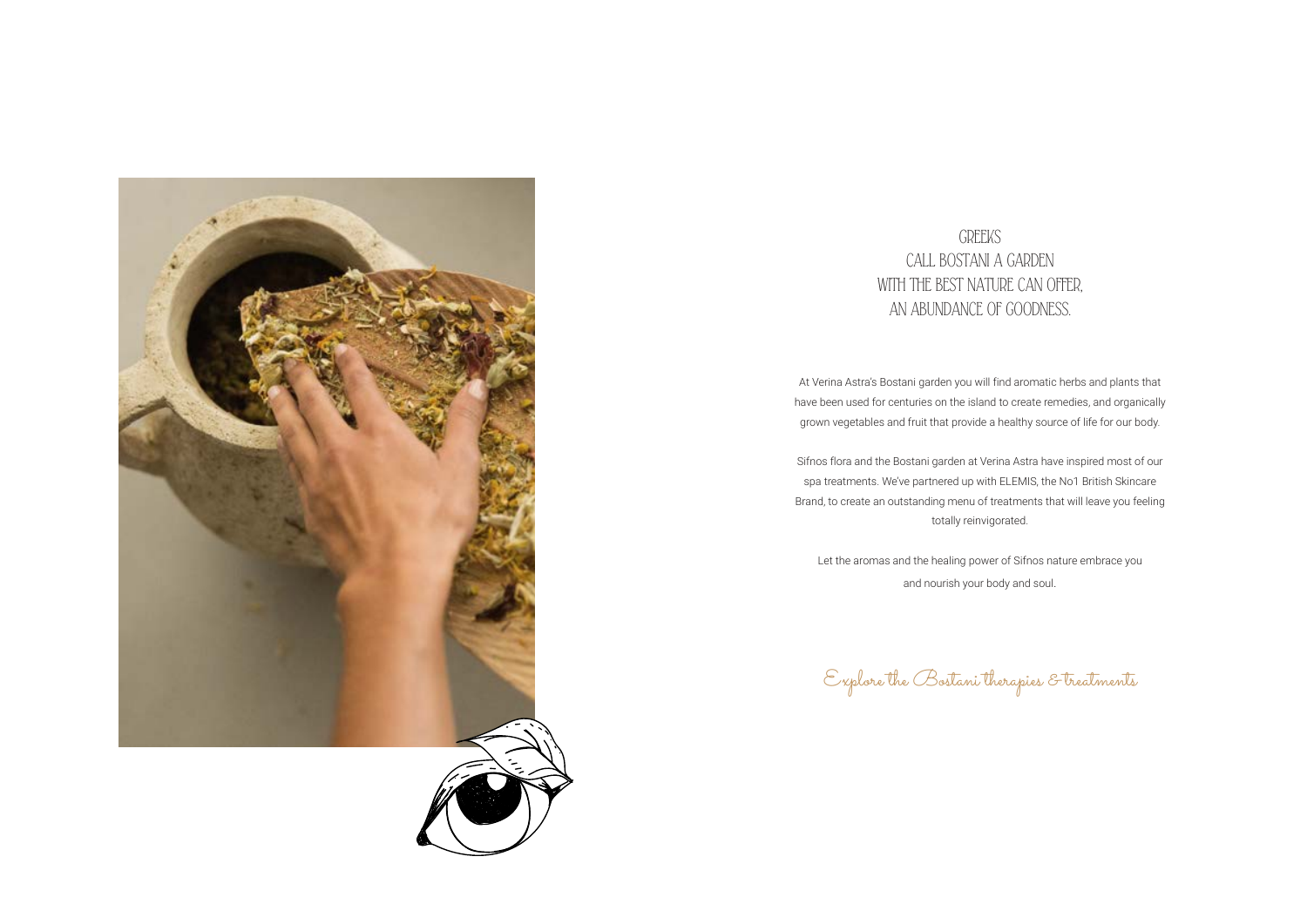# VERINA GARDEN RELAXING MASSAGE 60min/90min - Є125/Є150

An aromatherapy hydrating body massage inspired by our Bostani garden. Using powerful Essential Oils that have been designed to bring everything back to the potency of nature's aromatics. Your aromatherapy experience is guided through the following Essences, according to how you want to feel:

Calm | a soothing blend helps you to find your inner peace. Clarity | an uplifting blend helps you to invigorate your sense of self. Fortitude | an empowering Blend makes you feel grounded and strong to the core.

Embrace | a serene blend, to ignite your senses. Sleep | a deeply relaxing blend, to let your mind and body restore itsel.

# CAROB & FRESH BOTANICALS BODY EXFOLIATION

### 40min - Є80

Our Signature Carob Scrub is cocktailed with the purest and freshest botanicals and aromatic flowers from our Bostani garden, to help eliminate dead skin cells and kick-off the detoxification process of your body.

Texture is refined, leaving you with soft and supple skin.

- 
- 
- We finish this luxurious body exfoliation with the application of a concentrated body milk to ensure that necessary moisture is locked into
	- the skin. Carob takes its name from the Greek 'Keration'; Carob Trees grow
		-

mainly in the Mediterranean region and are often used as an alternative sweet indulgence to sugar.

# BOSTANI FLOWERS BODY DETOX WRAP 60min - Є120

This nutrient-rich detox wrap uses a deeply nourishing Rose Balm and Flower leaves to encourage super skin health and powerful detoxification. It helps stimulate the elimination process and restore equilibrium to leave you feeling completely reinvigorated.

# SKIN SUPERFOOD GLOW FACIAL

# 75min - Є120

This is a crafted nutritional boost for stressed, dull skin. Rich in superfoods, essential minerals and trace elements; Magnesium, Potassium, Zinc, Vitamin A and E form a mineral army to jump-start tired and exhausted skin. An amino active mask helps restore lost moisture, deeply nourish, detox and pack the skin with powerful, energising nutrients. Skin is left smoother, plumper and luminously radiant – stress-free and lit up with good health.





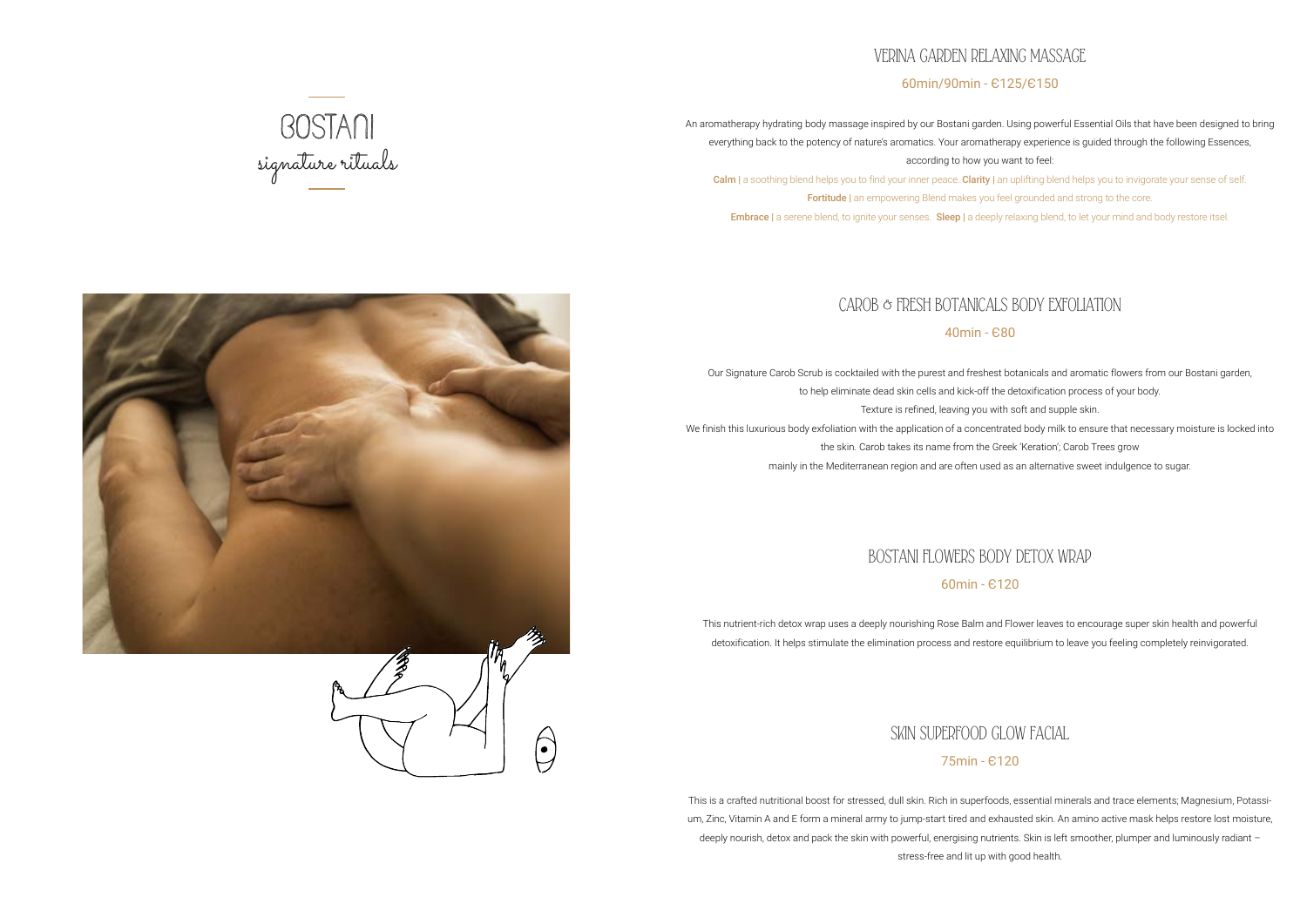## DEEP TISSUE GREEK BOTANICAL MASSAGE

### 30min/60min/90min - Є65/Є110/Є140

Tailored entirely to your needs, it leaves you feeling grounded and focused. We will select a luxury aromatic oil according to your concerns, be they muscle pain, stress relief, pure relaxation or emotional balance. Skin is prepped to release toxins and the flowing massage works deeper and deeper into the tension, encouraging optimum circulation.

## HOT STONE MASSAGE

### 60min/90min - Є120/Є140

Balinese stones bathed in Frangipani Monoi Body Oil are worked deep into the muscles, getting into areas of tension. The result is sparkling vitality with the added bonus of intensely hydrated skin. The massage achieves all over deep relaxation, with penetrating heat from the stones and introduces client to a new level of touch and relaxation.

HEAD & SCALP MASSAGE WITH BACK MASSAGE

### 60min - Є100

Tension is dissolved using a combination of the ancient Chinese healing massage Tui Na and Japanese Shiatsu, while Indian and Thai kneading invigorates and clears your head.

\*This treatment includes a 20min Relaxing Back Massage.



# BODY CONTOURING & DRAINAGE MASSAGE

60min - Є120

The toning massage helps reduce the "orange-skin" effect. The drainage-stimulating massage techniques promote cellular elimination and regeneration. This treatment stimulates the microcirculation for a true sensation of comfort and lightness.

# PEACEFUL PREGNANCY MASSAGE

75min - Є140

This unique pregnancy massage is profoundly nurturing and tranquil. An intuitive, sensitive and relaxing massage hydrates and moisturises skin that is expanding to accommodate a growing baby. Only nurturing aromatics are imparted – along with wisdom, empathy and respect.

# BODY NECTAR NOURISHING AFTER-SUN WRAP

60min - Є90

The velvety texture of the Monoi oil offers super-hydration, quenching a thirsty skin. The aromatic oil is applied using sweeping strokes with maximum attention paid to any particularly parched areas. You are kept cocooned and warm while the mood-balancing aromatics and skin conditioning oils do their work. An emotionally grounding experience for skin that has never felt silkier.

# INTENSELY CLEANSING SEA SALT SCRUB

40min - Є80

The extraordinary cleansing power of salt goes to work releasing toxins in this body polishing treatment. The fragranced salt of your choice will gently slough away dead skin cells, encouraging the regeneration of new cells and perfectly prepping the skin. It leaves a smooth and responsive canvas, eady to absorb the deeply nourishing body oil. Delivers velvety soft, invigorated skin. Choose between Frangipani or Lime & Ginger.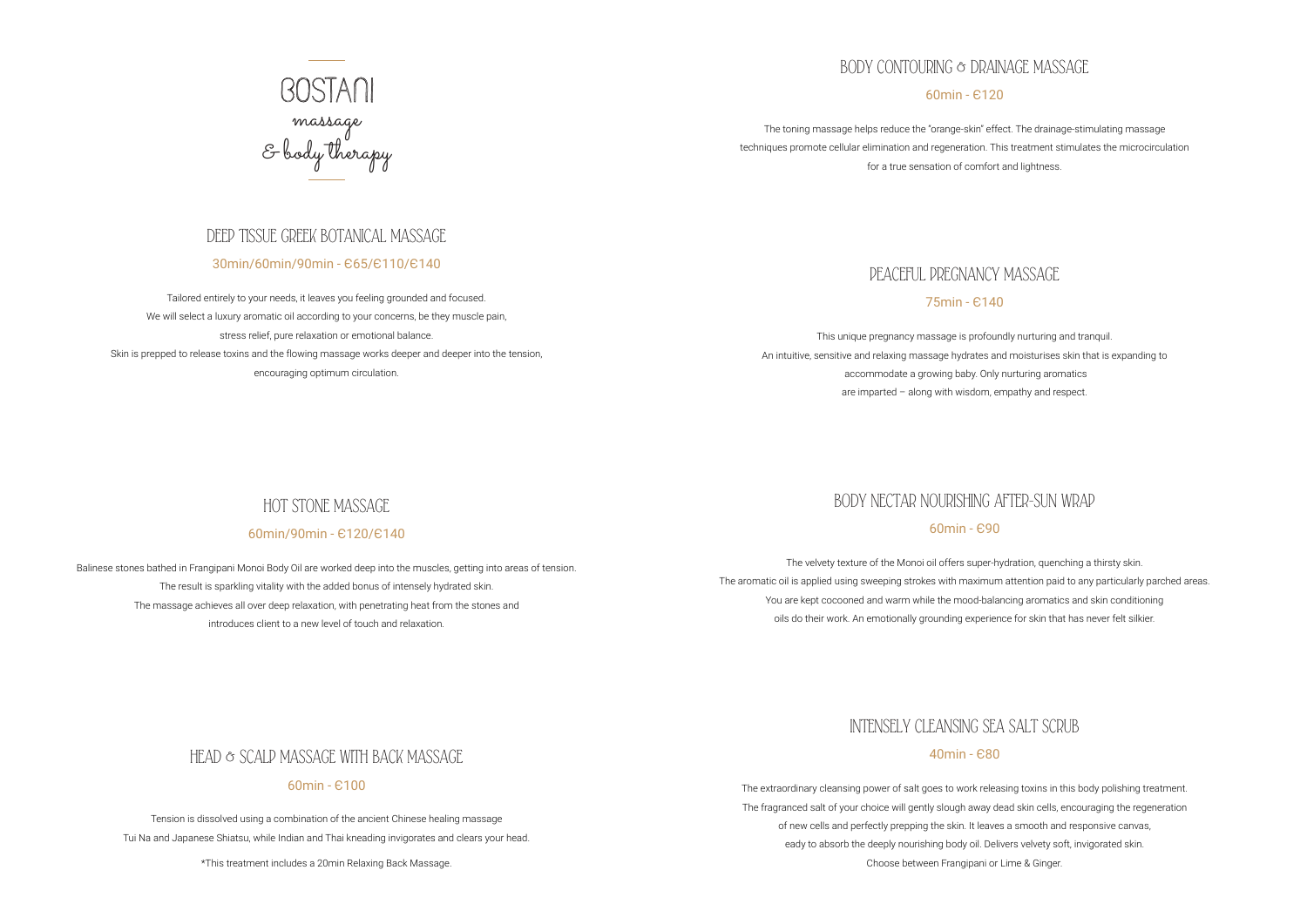ADD-ONS :

Eye Refreshing Treatr The Tech Neck Treatr





| nent | 15min - 635 |
|------|-------------|
| nent | 15min - 635 |

# ELEMIS PRO-GLOW FACIAL 50min - Є110

A signature triple-cleanse facial that provides hyper-focused resurfacing and moisture-boosting results to unlock a healthy, lit-from-within glow. In just one treatment, skin looks visibly refreshed, renewed and radiant.

# ELEMIS PRO-GLOW RESURFACE FACIAL 50min - Є120

Transform the skin's texture whilst minimising the look of uneven skin tone, enlarged pores and congestion for a renewed, stunningly smooth complexion.

# ELEMIS PRO-GLOW SMOOTH FACIAL

50min - Є120

This powerful anti-ageing facial smooths the look of fine lines and wrinkles, fills out expression lines and plumps skin with optimal hydration to reveal a youthful appearance.

# ELEMIS PRO-GLOW BRILLIANCE FACIAL

50mins - Є120

Awaken dull, lacklustre-looking skin with this radiance-boosting facial for a visibly brighter, glowing complexion.

# ELEMIS PRO-GLOW GENIUS FACIAL

75min - Є150

Featuring ELEMIS ULTRA SMART Pro-Collagen formulas, this ultimate high performance facial restores bounce and resilience whilst smoothing, firming and illuminatin the skin for maximum, multi-faceted rejuvenation in just one treatment.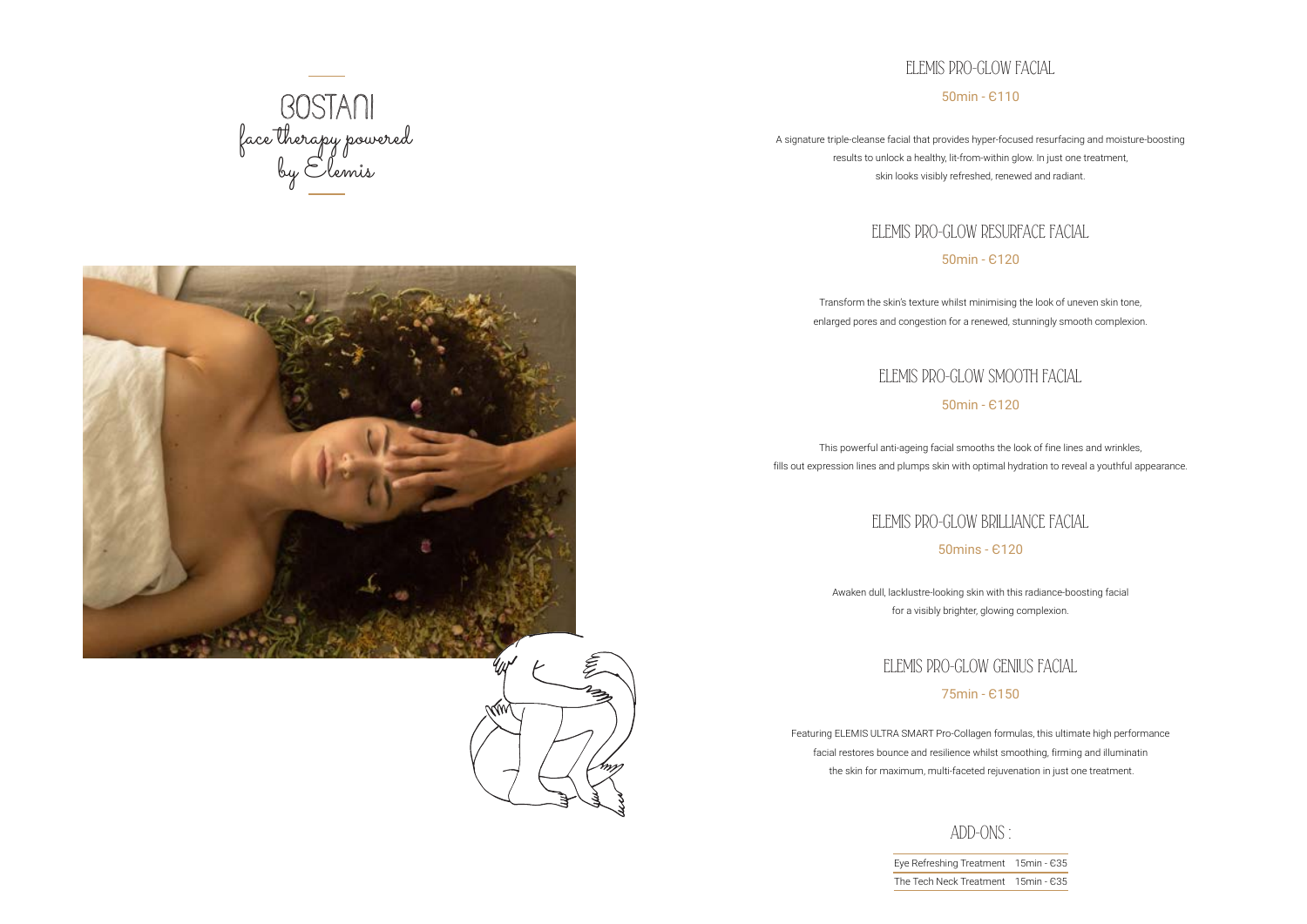



# THE HONEYMOONERS BOSTANI EXPERIENCE 2 hours Є460 (for both)

Deep Tissue Greek Botanical Massage - 60min Skin Superfood Booster Facial - 30min Carob & Fresh Botanicals Body Exfoliation - 30min Bostani Dry Flowers Fresh Tea Experience



3 hours - Є270

Verina Garden Relaxing Massage - 90min

Superfood Skin Glow Facial - 75min

# BOSTANI TOP TO TOE SKIN & BODY REJUVENATION 2 hours 30min - Є280

Choice of Massage - 60min Choice of Facial - 60min Head & Scalp Massage - 30min

# POST YOGA MINDFUL EXPERIENCE 90min – Є195

Verina Garden Relaxing Massage - 60min Pro-Glow After Sun Booster Facial - 30min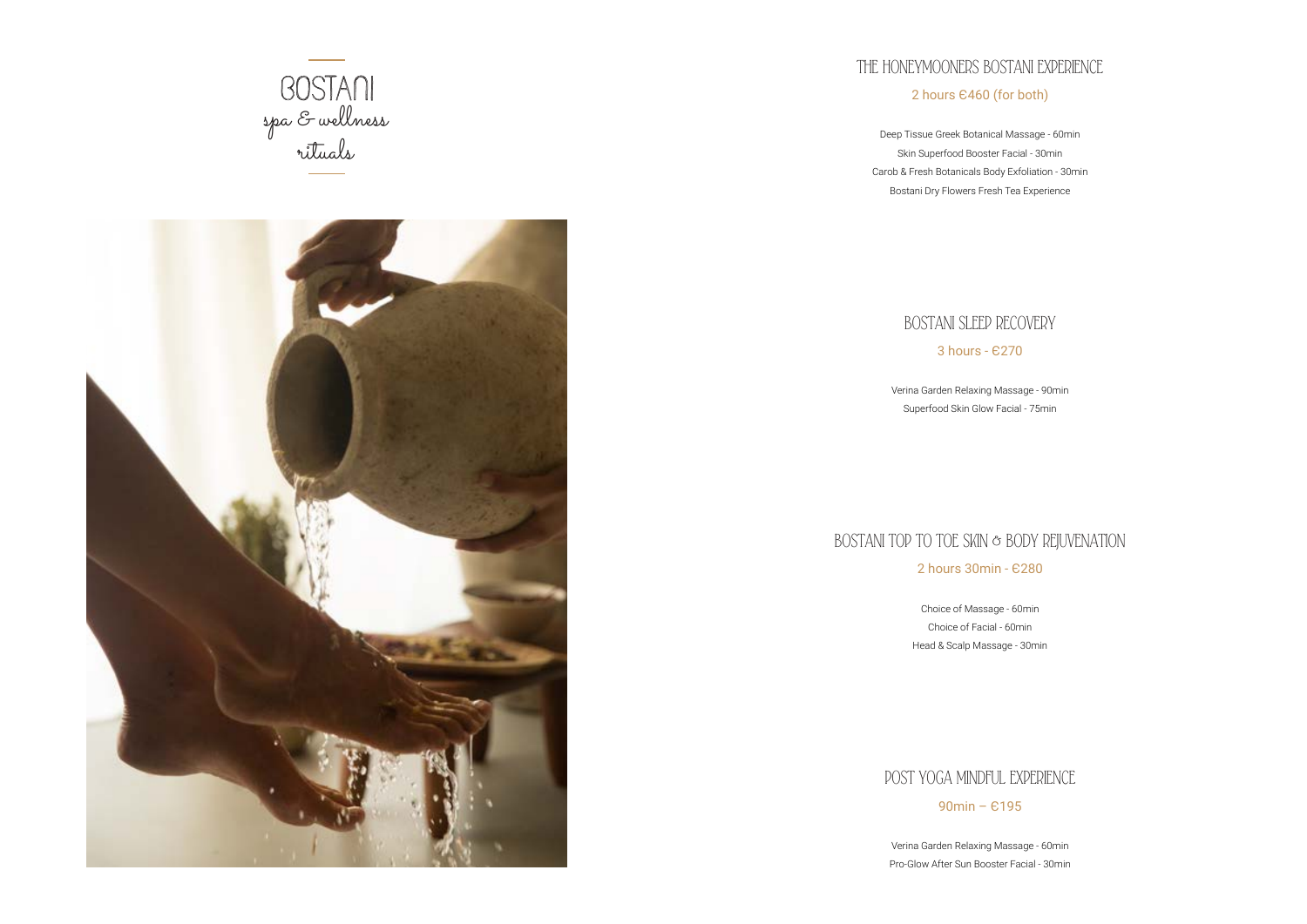## BOSTANI DETOX ESCAPE

### 3 Days - Є490

### day 1

Choice of Body Exfoliation - 40min Detox & Contouring Massage - 60min

### day 2

Bostani Flowers Detox Wrap - 60min Skin Superfood Glow Facial - 75min

### day 3

Lower Legs & Foot Massage - 30min Detox & Contouring Massage - 60min

## BOSTANI ULTIMATE STATE OF CALMNESS

5 Days - Є850

### day 1

Verina Garden Relaxing Massage - 90min Relaxing Foot Exfoliation & Massage - 30min

### day 2

Intensely Cleansing Salt Scrub - 40min Deep Tissue Greek Botanical Massage - 60min

### day 3

Head & Scalp Massage - 40min Eye Treatment - 15min

### day 4

Pro-Glow Brilliance Facial - 60min Contouring & Drainage Massage - 60min

### day 5

Hot Stone Full Body Massage - 60min Relaxing Foot Exfoliation & Massage - 30min

# BOSTANI DETOX ESCAPE

3 Days - Є600

## day 1

Pro-Glow Resurface Facial - 50min Anti-Spot Hand Treatment - 30min

### day 2

Bostani Flowers Body Detox Wrap - 60min Contouring & Drainage Massage - 60min

### day 3

Pro-Glow Genius Facial - 75min

The 'Tech' Neck Therapy - 15min

# BRIDE'S NATURAL SKIN & BODY REBIRTH

### Є340

Carob and Fresh Botanicals Body Exfoliation - 40min Verina Garden Relaxing Massage - 60min Pro-Glow Genius Facial - 75min

> GROOM'S NATURAL SKIN & BODY REBIRTH

### Є330

Carob and Fresh Botanicals Body Exfoliation - 40min Deep Tissue Greek Botanical Massage - 60min Pro-Glow Genius Facial - 75min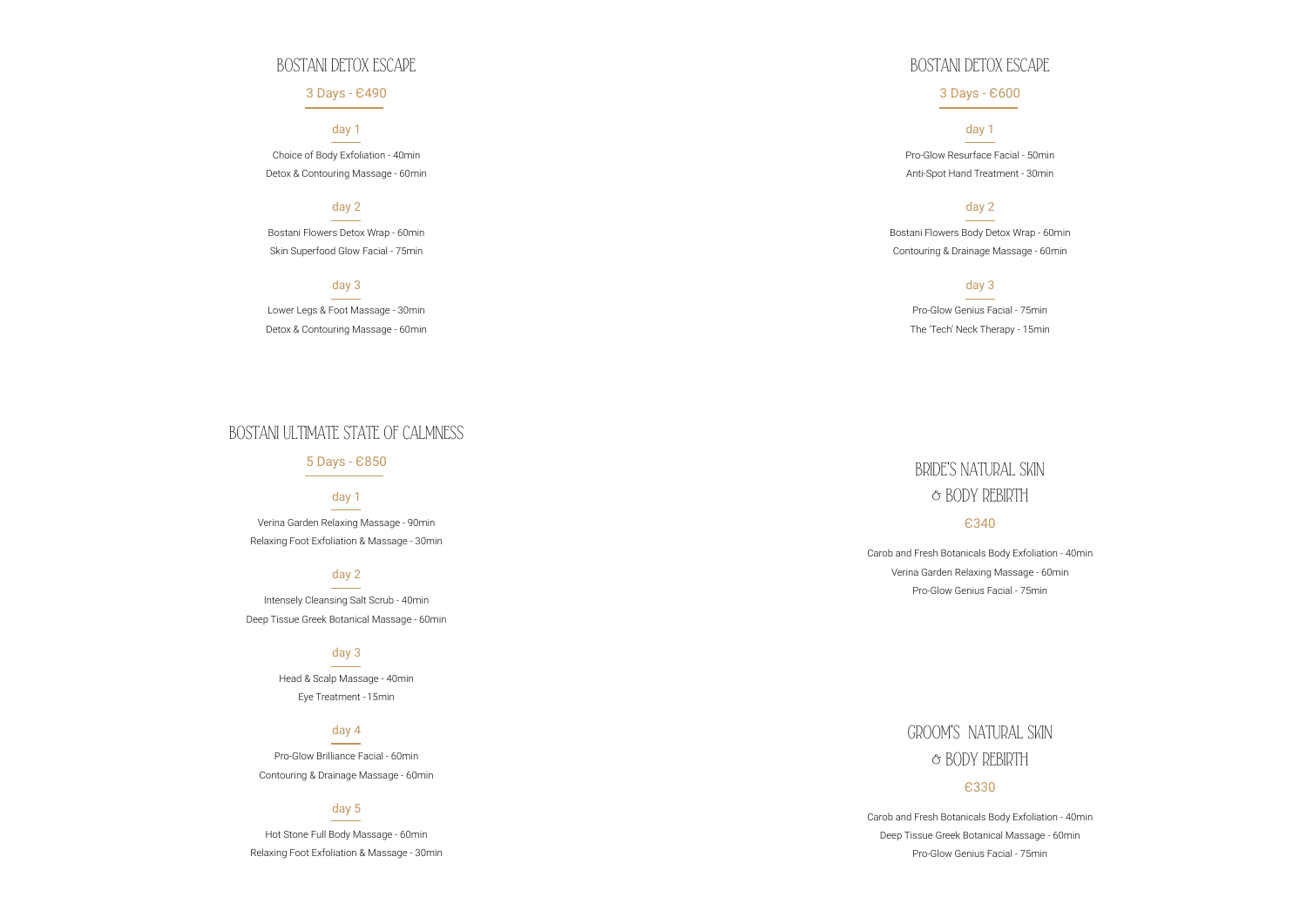sifnos

Bostani Spa is a strictly no smoking area.

We do not allow mobile phones in our treatment room areas please switch them off.

Please leave all items of value in your room or place in our safe box. The Spa is not responsible for loss of or damage to a guest's personal belongings.

Please ensure you drink plenty of fluid to rehydrate after use of our heat treatments and that alcohol and coffee consumption is kept to a minimum.

All guests will be required to complete and sign a Health & Lifestyle Questionnaire upon arrival, prior to entrance to the facilities.

If you have a gift voucher, please remember to bring this with you on the day to hand to Reception.

All facilities are subject to availability.

Please arrive in good time to enjoy your treatment. Time lost through late arrival will result in a shortened or amended treatment being offered without refund.

Underwear or suitable swimwear should be worn going into the treatment room and during treatments. For some treatments you will be provided with disposable undergarments by your therapist, and suitable towel draping will be used at all times.

During treatments, please let your therapist know if you are comfortable or uncomfortable, too warm or too cold, or if their pressure is too light or too firm. Your comfort and care is our greatest concern and priority.

If you have a particular injury or physical condition, please explain it to the therapist. They can suggest appropriate adjustments to the treatment for your comfort and enhancement.

> There is no pressure to talk during a treatment. It is entirely up to you. If you have any questions or would like to talk, certainly do so. The therapist will take their cues from you. If you are quiet they will be too.

Entry to our spa areas is permitted to anyone above 16 years old. For any client aged 16-18 years old who wishes to undergo a treatment, a parent's written consent will be required.

An additional 50€ charge will be added to your treatment cost if you wish to have your treatment in your room or suite. Please note that we are unable to offer the complete menu in our rooms or suites.

If you wish to have a treatment at any hours outside our standard opening hours please notify us at least 24 hours before; any treatments performed outside our standard opening times are subject to an extra 50€ charge per treatment.